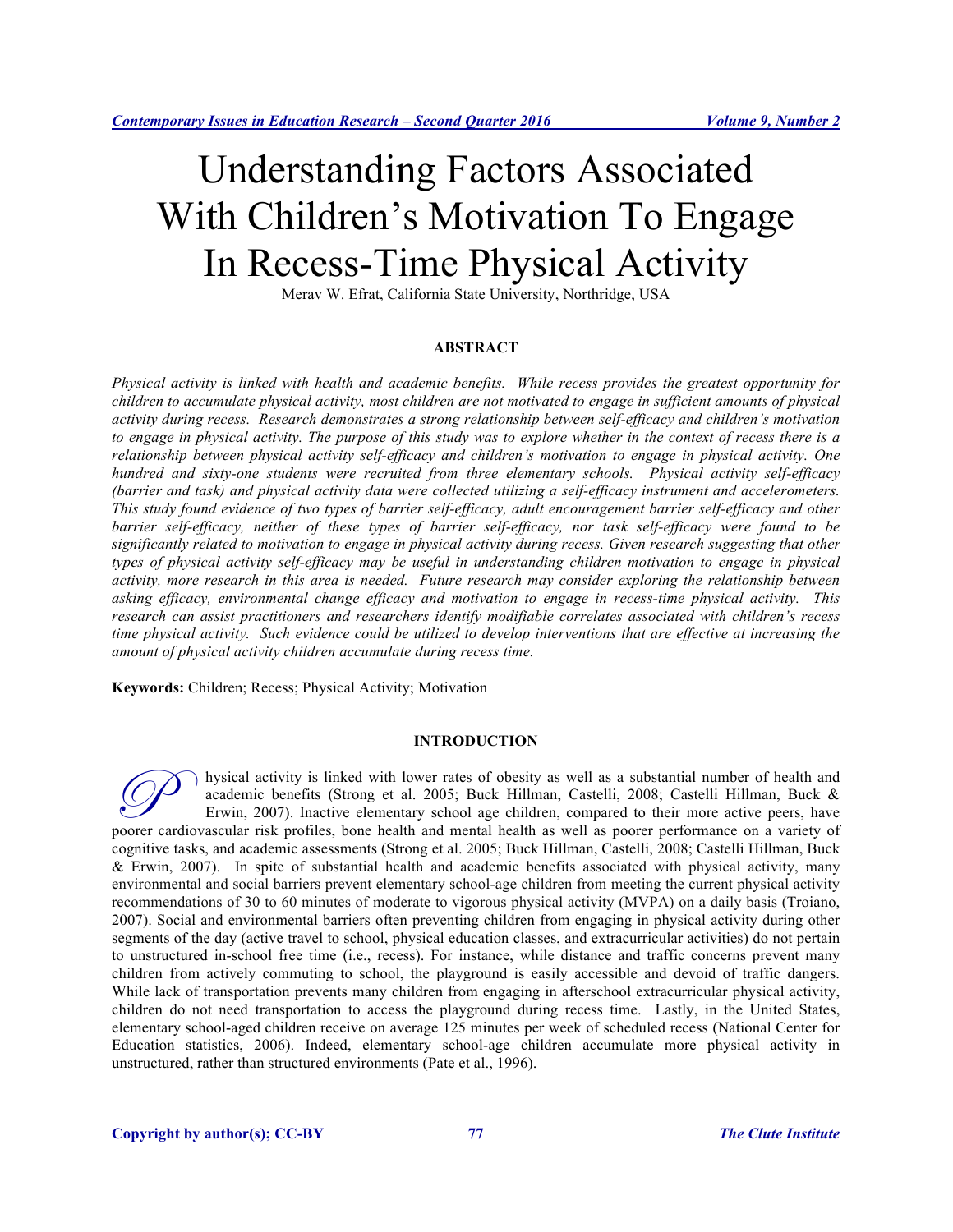Despite its potential, many children lack the motivation necessary to fully maximize recess to reach current physical activity benchmarks (Ridgers, Stratton, & Fairclough, 2005; Stratton, 1999, 2000). Motivation is inferred through the presence of three behavioral indicators: choice, effort, and persistence (Weiner, 1990). Choice is when an individual who is given alternatives voluntarily chooses to engage in a particular behavior. Effort entails the amount of cognitive or physical effort an individual invests when accomplishing a particular task. Persistence relates to the time an individual spends on a particular task. Accordingly, children who are motivated to engage in physical activity during recess are likely to voluntarily choose to engage in greater amounts of MVPA during recess than their less motivated peers. Data indicates that boys spend only 32.9%, and girls only 25.3%, of their recess time engaged in MVPA (Ridgers, Stratton, & Fairclough, 2005).

In the context of recess-time physical activity, choice to engage in physical activity relates to a child voluntarily choosing to engage in physical activity. For example, when a child chooses to play handball during recess, he or she is demonstrating free choice to engage in physical activity. On the other hand, participation in a mandatory physical education class would not be an example of free choice to engage in physical activity. Effort relates to the amount of physical energy an individual expends during physical activity. Physical activity intensity or effort is frequently classified in three distinct categories (U.S. Department of Health and Human Services, 1996). Those categories are: light-intensity physical activity (LPA), moderate-intensity physical activity (MPA) or vigorous-intensity physical activity (VPA). LPA refers to light activities that require very little physical effort, such as walking slowly. MPA refers to any activity which results in the increase of an individual's breathing or heart rate. VPA refers to any activity that results in large increases in breathing or heart rate during which conversation is difficult ("Physical activity for everyone", n.d). Lastly, physical activity persistence relates to how long someone spends engaging in physical activity.

Elementary school-aged children have problems with choice, effort, and persistence that prevent them from engaging in sufficient amounts of physical activity during recess time. Many elementary school-aged children do not choose to engage in physical activity during their recess time (Ridgers, Stratton, & Fairclough, 2005; Stratton, 1999, 2000). Zask, Van Beurden, Barrnett, Brooks and Dietrich (2001) observed that during recess time approximately 50% of elementary school-aged boys, compared to 26.5% of elementary school-aged girls, chose to engage in physical activity during recess. In addition to problems with choice, data suggests that elementary schoolaged children do not expend sufficient effort when they engage recess time physical activity. For example, Stratton (1999, 2000) found that children spent only 15% to 40% of their recess time engaged in MVPA. Elementary schoolaged children also have problems with persisting when engaged in recess time physical activity. McKenzie et al. (1997) found that most elementary school-aged children only spent the first three minutes of their recess time engaged in MVPA.

Given the potential for children to accumulate physical activity during recess, increasing motivation to engage in recess time physical activity is a promising approach to enabling more children to reach physical activity benchmarks. One way to increase children's motivation to engage in recess time physical activity is to design interventions that incorporate modifiable correlates of children's physical activity. While many modifiable correlates of children's physical activity have been identified, research indicates that there is a strong relationship between barrier and task physical activity self-efficacy and children's choice, effort, and persistence to engage in physical activity (Annesi, 2006; Annesi et al., 2007; Chase, 2001; Foley et. al., 2008, Norton, 2003; Sharma, Wagner., & Wilkerson, 2005; Trost et al., 1999a; Trost, Pate, Ward, Saunders, & Riner,1999b ). Self-efficacy "is a judgment of one's capability to accomplish a certain level of performance." (Bandura, 1986, p. 391). Accomplishing a certain level of performance requires both confidence in one's capabilities (task self-efficacy), as well as confidence in one's abilities to overcome potential barriers to execute the particular action (barrier selfefficacy) (Glanz, Rimer, & Lewis, 2002). Limited evidence suggests that psychosocial correlates of children's physical activity, such as self-efficacy, can vary during different segments of the day (Ommundsen et al. (2006). To date no research has explored whether in the context of recess there is a relationship between self-efficacy and children's motivation to engage in physical activity. The purpose of this study was to determine whether in the context of recess there is a relationship between children's physical activity self-efficacy and children's motivation to engage in physical activity during recess (percent of recess time child spent engaged in MVPA).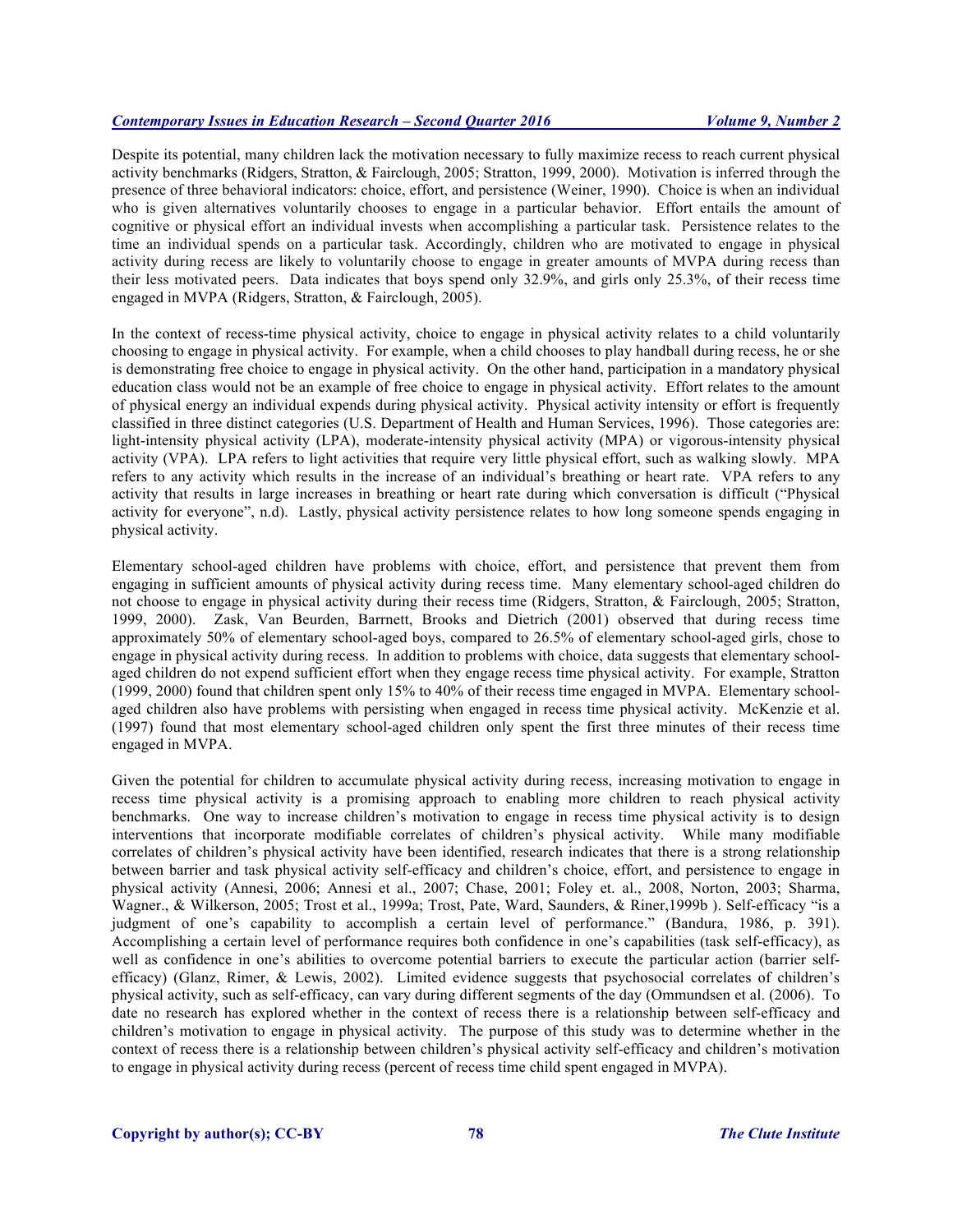# **METHODS**

A total of 161 (67% of the sampling frame) ethnically and socioeconomically diverse students recruited from three elementary schools participated in this study. Initially 165 students were recruited. However, three students returned their consent forms after data collection was already completed and one was absent during the data collection period. Participants' demographics are found in table 1.

**Table 1.** Participants Demographics

|                                  | <b>Total Number of Participants: 161</b> |  |
|----------------------------------|------------------------------------------|--|
| Gender                           |                                          |  |
| Male                             | $69(42.9\%)$                             |  |
| Female                           | $92(57.1\%)$                             |  |
| <b>Ethnicity</b>                 |                                          |  |
| White                            | 45 $(28.0\%)$                            |  |
| Latino                           | 77 (47.8%)                               |  |
| African American                 | $18(11.2\%)$                             |  |
| Asian                            | $13(8.1\%)$                              |  |
| Filipino or Pacific Islander     | $3(1.9\%)$                               |  |
| American Indian or Alaska Native | $2(1.2\%)$                               |  |
| Other                            | $3(1.9\%)$                               |  |

### **Measures**

#### *Recess Time Physical Activity Self-Efficacy Instrument*

In this study self-efficacy was measured using the Recess Physical Activity Self-Efficacy Scale. Items 1 to 11 assessed barrier self-efficacy and were adapted from the Exercise Barriers Self-Efficacy Scale for Children developed by Annesi et al. (2005) to assess 7-to-12-year-old children's ability to overcome personal, social, and environmental barriers associated with engaging in physical activity. Cronbach's alpha for Annesi's instrument were 0.67 and 0.70 in girls ages 9 to 10 and 0.78 and 0.85 for boys 9 to 10 (Annesi et al., 2005). In this study the modified barrier self-efficacy items had a coefficient alpha of 0.78. Modified items began with the stem, "I am confident I can exercise during recess even if." Further, an original item stating, "I am sure I can exercise even if an instructor did not offer me any encouragement" was slightly modified. The word "instructor" was substituted with references to other adults in the school context that potentially can encourage a child to engage in physical activity (i.e., teacher, yard aid, and coach). The instrument used a 5-point Likert scale ranging from 1 (not at all confident) to 5 (definitely confident).

The last three items (items 12 to 14) on the self-efficacy instrument for this study assessed task self-efficacy. These items were adapted from a task self-efficacy instrument developed by Foley et al. (2008) to assess 11-to-13 year-old children's physical activity self-efficacy. Foley et al.'s instrument which was piloted before use was reliable (α =0.95) and assessed children's confidence engaging in various levels of physical activity intensity (i.e., light, moderate, vigorous) over a progressively longer period of time (i.e., 10, 20, and 30 minutes). Since this study focused on physical activity during recess, which is only 20 minutes in duration, items were slightly modified to assess children's confidence to engage in various levels of physical activity intensity during the entire duration of recess. Specifically, three single item measures were used to assess each of the following types of task self-efficacy: 1) light physical activity task self-efficacy; 2) moderate physical activity task self-efficacy; and 3) vigorous physical activity self-efficacy. The same 5-point Likert scale described previously to assess barrier self-efficacy was utilized to assess each of the three task self-efficacy items.

### *Motivation Data*

In this study the children's motivation to engage in physical activity during recess was measured using the unidirectional Actigraph AM7164 accelerometers which are a valid instrument for discriminating between sedentary, light, moderate, and vigorous physical activity in children (Puyau, Adolph, Vohra, & Butte, 2002). The physical activity motivation data described below is the pre-intervention baseline data collected for an intervention study

# **Copyright by author(s); CC-BY 79** *The Clute Institute*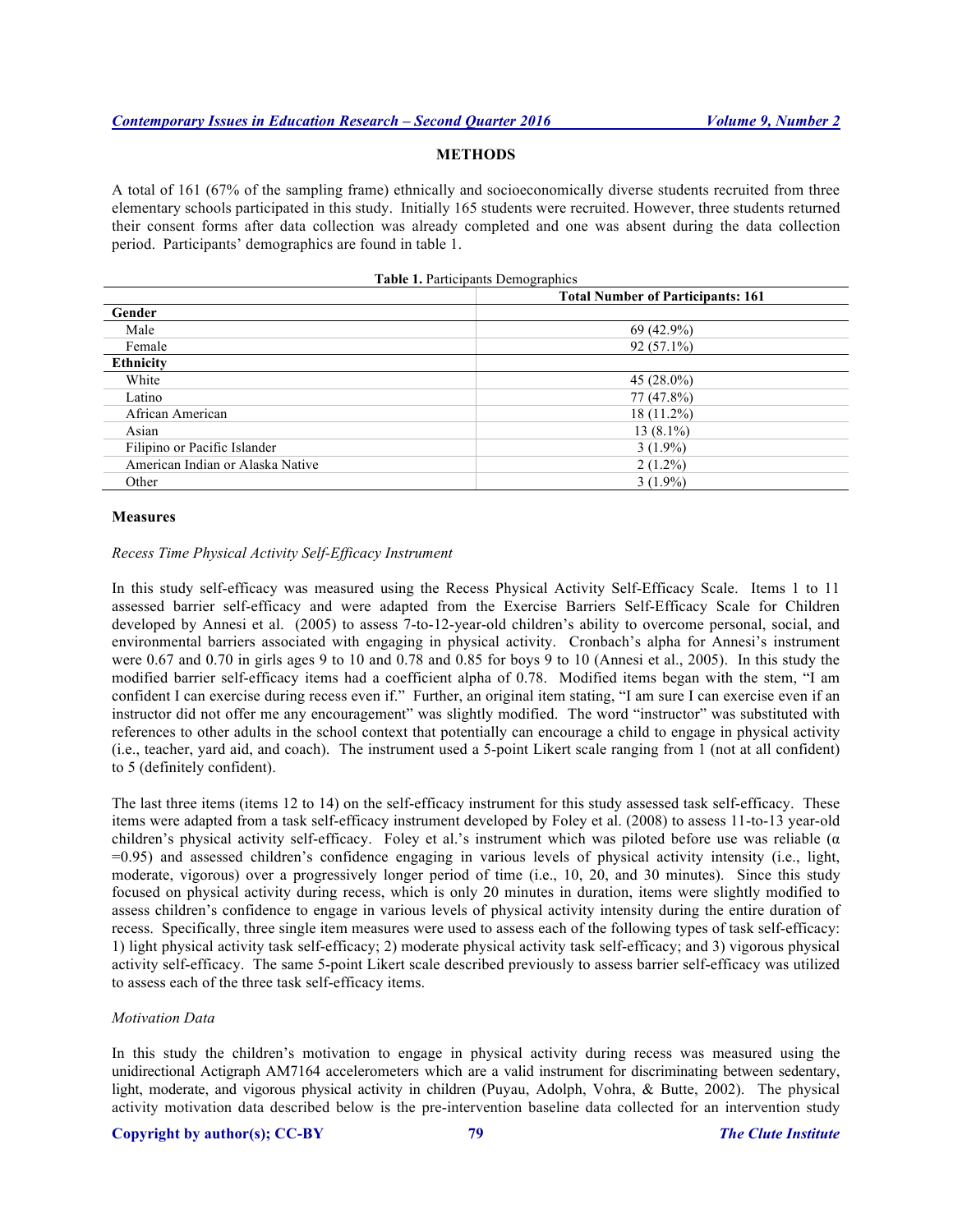which has already been published (Efrat, 2013). Prior to the start of this study, the Active Living Foundation, who loaned the investigator the accelerometers, calibrated the accelerometers using a standard protocol to ensure reliability of measurement. To determine the amount of MVPA participants' accumulated during recess, the investigator utilized the accelerometers' default activity counts, which are similar to those used by Trost, Pate, Sallis, et al. (2002) and set the monitor to a 15 second sampling interval or epoch. The recorded activity counts for each 15 second epoch were downloaded to a personal computer. Utilizing the Actilife 4.2.0 software, the 15 second movement counts were re-integrated into one minute movement counts and converted into an Excel activity output file. Although all three of the schools participating in this study formally provided their students with the opportunity to engage in a 20-minute morning recess, classroom teachers occasionally release their students to recess a bit later than the formal recess start time. To account for these variations, the investigator and research assistants documented, on all data collection days, the exact time students in each participating class were released to recess along with exact end time of recess. Utilizing this information, the investigator was able to calculate the percent of available recess time each participant spent in MVPA. This variable was utilized for all later data analysis relating to the physical activity variable.

#### *Procedures*

Before collecting data, the researcher obtained Institutional Review Board approval from the Los Angeles Unified School District Committee for External Research Review and the University of Southern California Office for the Protection of Research Subjects. Both a signed parental consent form and a child assent form were required for participation in the study. Before administering the recess time physical activity self-efficacy instrument, the researcher and her research assistants implemented several brief activities. The purposes of these activities were to increase participants' understanding of survey items relating to self-efficacy. Research findings indicate that providing children with concrete examples of physical activities and sedentary activities increases children's understanding of the definition of physical activity (Trost et al., 2000). Additionally, Bandura (2006) suggests that providing children with concrete examples of the scale that will be used to assess self-efficacy may decrease children's misconceptions relating to values used on a self-efficacy scale.

To increase participants' understanding of the concept of physical activity, the researcher provided a verbal description of physical activity, various physical activities children can engage in during recess, as well as sedentary activities children commonly engage in during recess. To increase participants' understanding of the concept of light, moderate, and vigorous physical activity, the researcher read participants a definition of each physical activity intensity level and encouraged them to engage in a brief bout of activity at that particular intensity. For instance, after reading the definition of light intensity physical activity, the researcher had participants walk at a slow pace. After reading the definition of moderate intensity physical activity, the researcher had participants walk at a brisk pace. Lastly, after reading a definition of vigorous physical activity, the researcher had participants sprint a short distance.

Additionally, the investigator and her research assistants marked the playground area with 5 chalk markings which were progressively farther in distance from each other. Subsequently participants were asked to rate their level of confidence as it relates to their ability to jump to each of the distances. They used the same scale descriptors used on the physical activity self-efficacy instrument to rate their level of confidence (e.g., not at all confident, somewhat confident, definitely confident). After assessing their level of confidence, the participants attempted to jump the specific distance. After participants jumped, the investigator and her research assistants ensured that participants understood the scale descriptors that would be utilized to assess their level of confidence on the self-efficacy instrument. They did so by explaining the difference between the levels of confidence when clarification was necessary (e.g., defining definitely confident vs. somewhat confident). Following these activities, the investigator and her research assistants implemented the recess time self-efficacy physical activity instrument. To maximize children's understanding of each item, the investigator read each question aloud to study participants.

Due to the limited number of accelerometers (i.e., 30 monitors), it typically took the investigator and research assistants three days to collect data from the participants in each of the three schools. (i.e., two days to gather data from most participants and one reserved for make ups). Make-ups were needed when participants were absent, monitors malfunctioned, and weather prevented students from engaging in their regularly scheduled recess. Before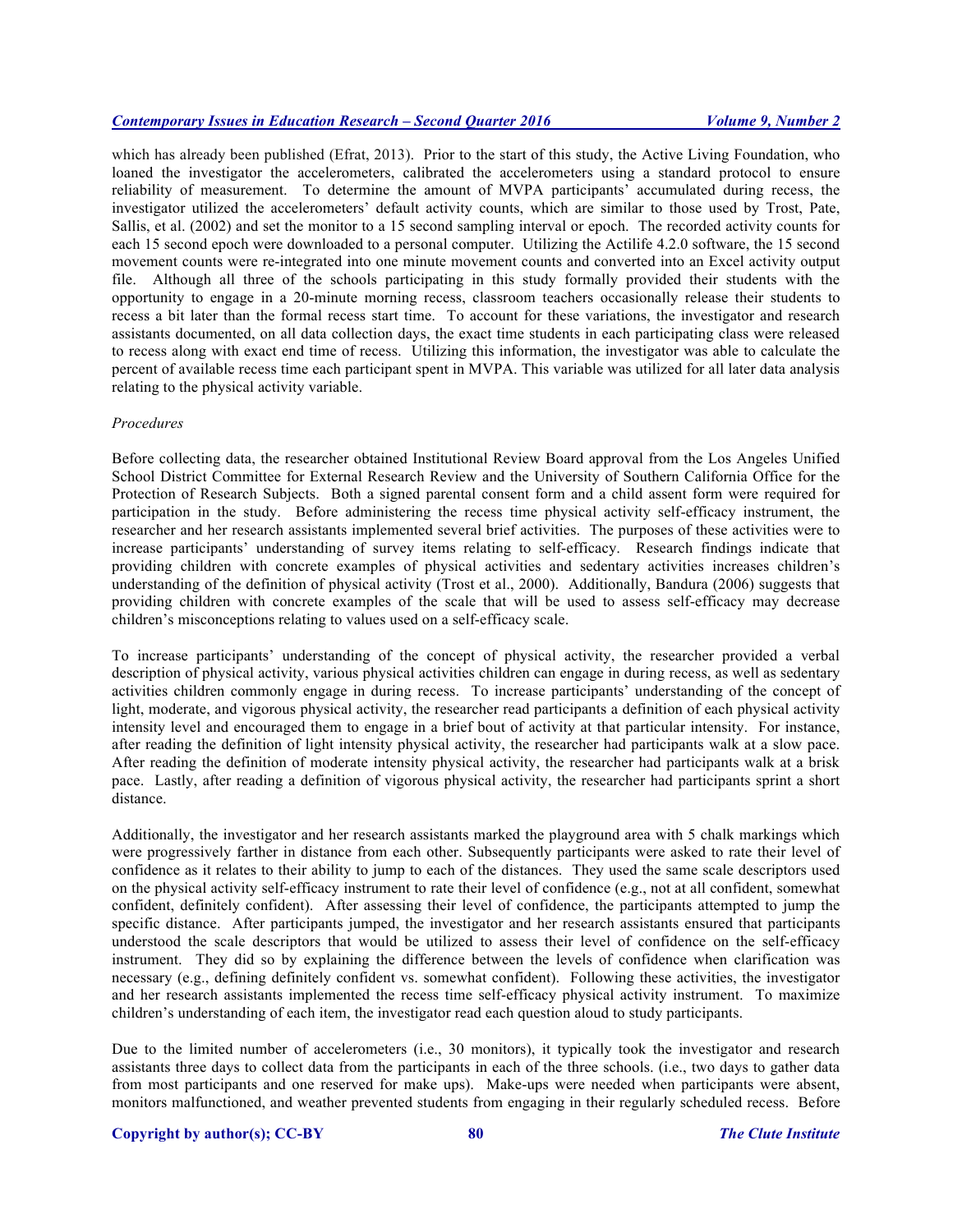attaching accelerometers on study participants, the investigator described to the students the function of the accelerometer. To prevent the participants from intentionally increasing their activity levels when wearing an accelerometer, they were informed that the investigator was writing a non-fiction book about children's physical activity during recess. Further, participants were told that to ensure that this book provided adults with valuable information on ways to keep children healthy, it was critical that participants engage in their normal recess time activities. Lastly, participants were informed that should their accelerometer become loose during recess they should seek out the investigator or her research assistants who would properly re-attach the monitors.

Following accelerometer instruction, the investigator and her research assistants placed the accelerometers on the participants' right hip by clipping it onto their waist using the elastic belt that comes with the accelerometer. Research suggests that in free living conditions, such as during recess, placing the accelerometer on the hip may be most accurate (Heil, 2006). At the end of the data collection day, participants took off their accelerometer and the investigator downloaded the physical activity data to a computer.

#### **Data Analysis**

All data were analyzed using SPSS for Windows (17.0). Before data was analyzed, the researcher ran an exploratory factor analysis to determine the number of constructs the self-efficacy instrument was measuring as well as a Cronbach's alpha test to determine the instrument's reliability. Descriptive statistics for self-efficacy variables and physical activity were computed. A Spearman's rank correlation was run to determine whether there was a relationship between self-efficacy and children's motivation to engage in physical activity during recess.

# **RESULTS**

The barrier self-efficacy scale used in this study differed from prior physical activity barrier self-efficacy scales in that it included three items, rather than one, that specifically assessed a child's ability to be less dependent on an adult's encouragement to prompt them to be active during recess. A principal component analysis with varimax rotation was conducted to ascertain whether the three items relating to adult encouragement might measure a construct that differs from the rest of the barrier self-efficacy items. Analysis found that the barrier self-efficacy scale did consist of two types of barrier self- efficacy. Analysis identified one construct consisting of items 1– 8 with unique factor loadings greater than 0.32 and another construct consisting of items 9 - 11 also with unique factor loadings greater than .70. Close examination of the items falling into these two different constructs suggest that one construct was measuring a type of barrier self-efficacy that is associated with a child's ability to be less dependent on an adult's encouragement to prompt them to be active in unstructured environments such as recess. For instance, items 9, 10, and 11 related to a child's confidence in their ability to engage in physical activity during recess even if they did not receive encouragement from an adult in the school context, such as a teacher, a coach, or a yard aid. In contrast, the other construct was measuring a child's confidence in their ability to overcome other common personal, social, and environmental physical activity barriers. For instance, items 1–8, were related to other common barriers preventing children from engaging in physical activity such as: boredom, having to exercise alone, lack of fun, and disliking of a particular activity. Therefore, subsequent analysis utilizing the barrier self-efficacy variable examined adult encouragement barrier self-efficacy and other barrier self-efficacy. Reliability Cronbach's alpha for, adult encouragement barrier self-efficacy and other barrier self-efficacy were 0.70, 0.74, respectively.

Descriptive statistics for all participants were computed. Table 2 provides the descriptive statistics for other barrier self-efficacy, adult encouragement barrier self-efficacy, light physical activity task self-efficacy, moderate physical activity task self-efficacy, vigorous physical activity task self-efficacy and motivation to engage in physical activity for all study participants.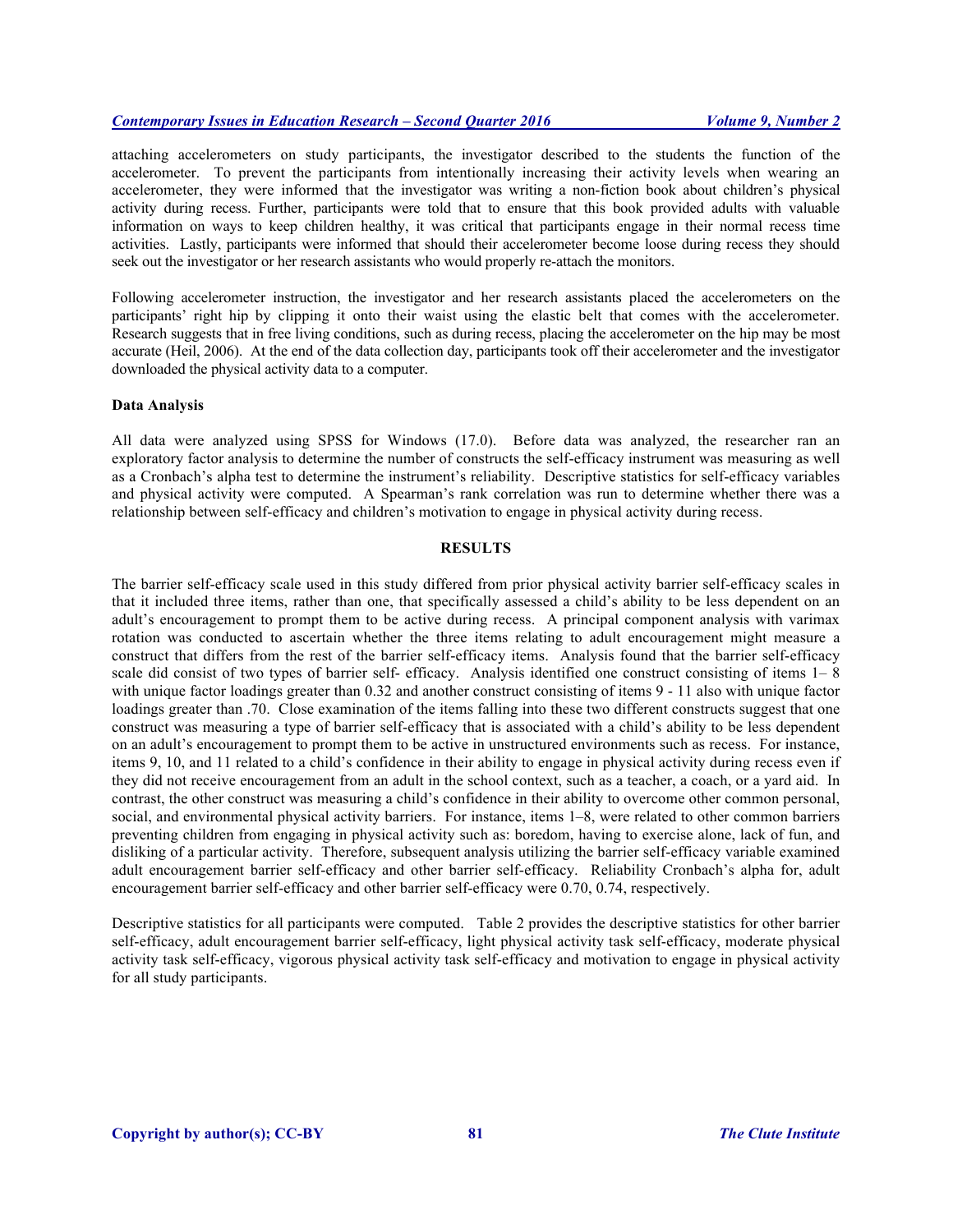|                                               |     | Mean | <b>Std. Deviation</b> |
|-----------------------------------------------|-----|------|-----------------------|
| Other Barrier Self-Efficacy                   | 158 | 3.43 | 0.86                  |
| Adult Encouragement Barrier Self-Efficacy     | 158 | 4.17 | 0.97                  |
| Light Physical Activity Task Self-Efficacy    | 158 | 4.14 | 1.19                  |
| Moderate Physical Activity Task Self-Efficacy | 158 | 4.01 | 0.96                  |
| Vigorous Physical Activity Task Self-Efficacy | 156 | 3.75 | 1.25                  |
| Motivation to Engage in Physical-Activity     | 158 | 34%  | 0.24                  |

# **Table 2.** Descriptive statistics for Self-Efficacy and Motivation to Engage in Physical Activity

A Spearman's rank correlation analysis was run to determine whether self-efficacy was positively related to motivation to engage in physical activity during recess. As presented in Table 3 , results indicated that adult encouragement barrier self-efficacy, other barrier self-efficacy, light physical activity task self-efficacy, moderate physical activity task self-efficacy, and vigorous physical activity task self-efficacy were not significantly related to effort. These findings were unexpected.

| Table 3. Correlation Coefficients for the Association between Self-Efficacy, |  |
|------------------------------------------------------------------------------|--|
| and Motivation to Engage in Physical Activity during Recess                  |  |

| .                                             | <b>Motivation to Engage in Physical Activity during Recess</b> |
|-----------------------------------------------|----------------------------------------------------------------|
| Other Barrier Self-Efficacy                   |                                                                |
| Adult Encouragement Barrier Self-Efficacy     | .08                                                            |
| Light Physical Activity Task Self-Efficacy    | $-.07$                                                         |
| Moderate Physical Activity Task Self-Efficacy | .02                                                            |
| Vigorous Physical Activity Task Self-Efficacy | .15                                                            |
| Other Barrier Self-Efficacy                   |                                                                |

# **DISCUSSION**

It was expected that there would be a positive relationship between self-efficacy and motivation to engage in physical activity in the context of recess. This did not occur. While this study found evidence of two types of barrier self-efficacy, adult encouragement barrier self-efficacy and other barrier self-efficacy, neither of these types of barrier self-efficacy, nor light physical activity task self-efficacy, moderate physical activity task self-efficacy or vigorous physical activity task self-efficacy were found to be significantly related to motivation to engage in physical activity during recess. These findings are in line with the limited research suggesting that psychosocial correlates of physical activity can vary during different physical activity contexts (Ommundsen et al., 2006). Research that has found an association between self-efficacy and choice to engage in physical activity primarily examined physical activity in the context of unstructured afterschool physical activity and used self report physical activity data which is unreliable in children under the age of 10 (Trost, Morgan, Saunders, Ward, & Pate, 2000). While the studies linking self-efficacy to effort and persistence utilized more reliable assessments of physical activity (accelerometers), they considered physical activity as uni-dimensional construct which did not account for potential context or location specific variations on children's physical activity (i.e., structured vs. unstructured, inschool vs. after school) (Foley et al., 2008; Trost et al.,1999b, 1999b; Zakarian et al., 1994).

The findings from this study suggest that in the context of recess, self-efficacy and motivation to engage in physical activity are unrelated. There are limitations to this study that may also explain these results including: the type of self-efficacy data that was collected and the duration of recess time physical activity data that was collected. Most studies suggest that the construct of physical activity self-efficacy consists of two types of self-efficacy (task selfefficacy and barrier self-efficacy). A limited number of studies have found evidence of other types of physical activity self-efficacy that may be useful in understanding children's motivation to engage in physical activity. For instance, in the context of unstructured afterschool physical activity, Ryans and Dzewaltowski (2002) provide evidence that in addition to barrier self-efficacy, two other types of self-efficacy maybe useful in understanding how children can successfully overcome various barrier that are associated with engaging in afterschool unstructured physical activity. Those types of efficacy are: environmental change efficacy, which relates to a child's ability to find and create environments that support physical activity, as well as asking efficacy which relates to a child's ability to ask other to be active with him or her. The physical activity environment during recess is quite similar to the afterschool unstructured physical activity environment in that it typically does not entail an adult actively

**Copyright by author(s); CC-BY 82** *The Clute Institute*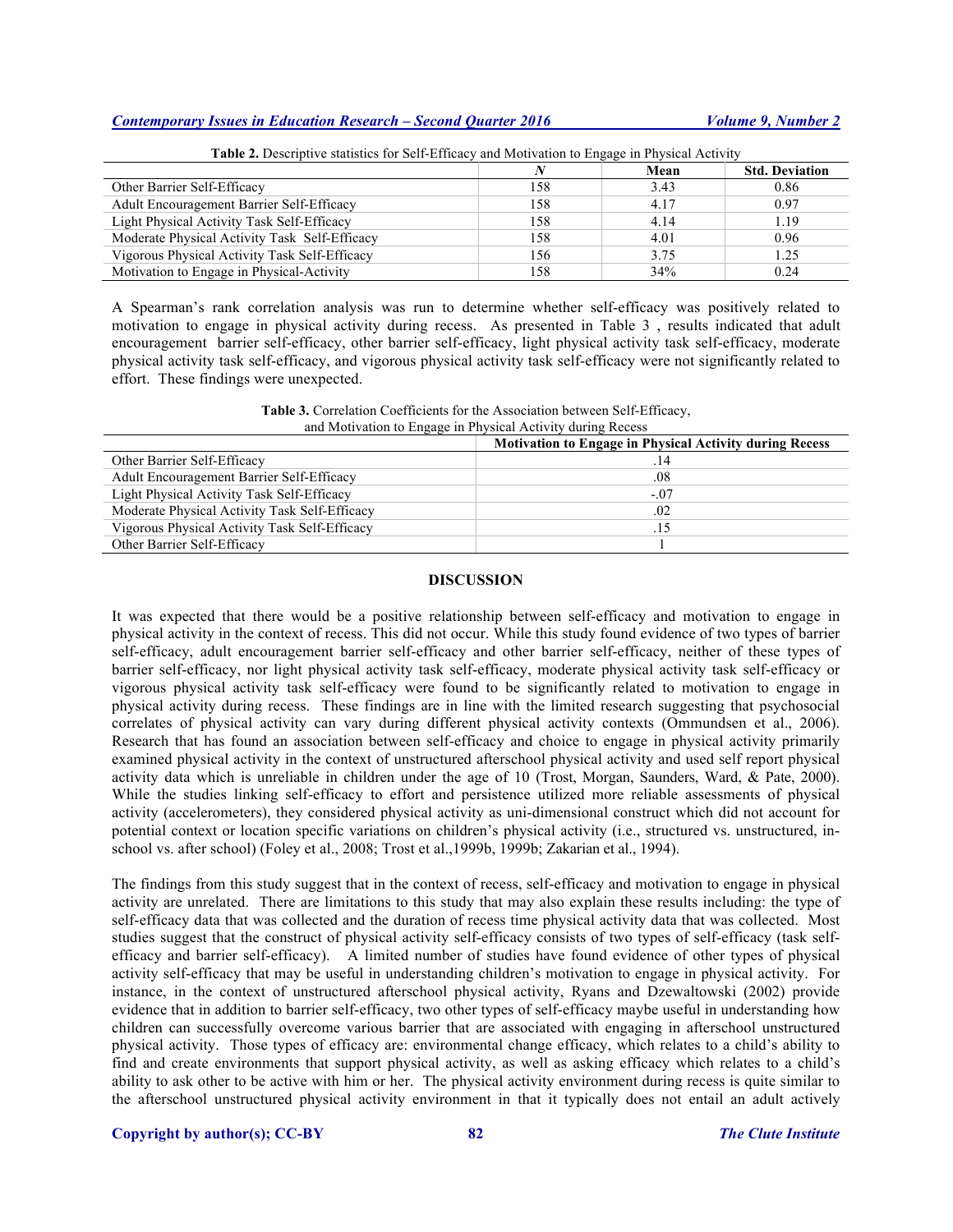initiating and maintaining physical activity. In structured physical activity environments, such is physical education instruction, children do not need to initiate physical activity (Efrat, 2013). Instead, an adult chooses the activity in which the child will engage, and puts forth the effort to locate necessary equipment and an appropriate location to play the game (Efrat, 2013). In contrast, in order for a child to accumulate moderate to vigorous physical activity during unstructured physical activity environments, a child must be able to ask their peers to be active with him or her (asking self-efficacy), and make the effort to get any necessary equipment or locate an appropriate location to engage in the particular game (environmental change efficacy). Future research may consider exploring the relationship between asking self-efficacy, environmental change efficacy and motivation to engage in physical activity during recess.

This study's results may also be explained by the limited number of days of recess time physical activity data collected (only one day of morning-time recess). Currently research has not determined whether monitoring children's recess time physical activity during one recess period is representative of the amount of physical activity they typically accumulated during recess.

#### **CONCLUSION**

This study explored whether in the context of recess there is a relationship between physical activity self-efficacy (barrier and task) and children's motivation to engage in physical activity. While this study found evidence of two types of barrier self-efficacy, adult encouragement barrier self-efficacy and other barrier self-efficacy, neither of these types of barrier self-efficacy, nor light physical activity task self-efficacy, moderate physical activity task selfefficacy or vigorous physical activity task self-efficacy were found to be significantly related to motivation to engage in physical activity during recess. Given research suggesting that other types of physical activity selfefficacy may be useful in understanding children motivation to engage in physical activity, more research in this area is needed. This research can assist practitioners and researchers identify modifiable correlates associated with children's recess time physical activity. Such evidence could be utilized to develop interventions that are effective at increasing the amount of physical activity children accumulate during recess time.

# **ACKNOWLEDGEMENTS**

The author would like to thank the principals, teachers, and children at the schools that participated in the study. The author would also like to thank Anya Hobley and Keylaundra McClelland who helped with the data collection. In addition, the author would like to thank Younjoo Oh for his assistance with data analysis, John Schneider for his technical assistance with utilizing the Actigraph monitors and the Active Living Research Program of the Robert Wood Johnson Foundation, the National Center for Health Statistics and the National Cancer Institute for the loan of the accelerometer equipment used for this study.

### **AUTHOR BIOGRAPHY**

**Dr. Merav Efrat** is an Assistant Professor in the Department of Health Sciences at Cal State University Northridge. She has over ten years of professional work experience as a Health Educator and International Board Certified Lactation Consultant. Her research focuses on developing and evaluating interventions that reduce childhood obesity, particularly among disadvantaged communities. Specifically, in an attempt to reduce the prevalence of childhood obesity, she is interested in examining the efficacy of interventions that can be used to promote physical activity among elementary school-age children, as well as to promote breastfeeding rates.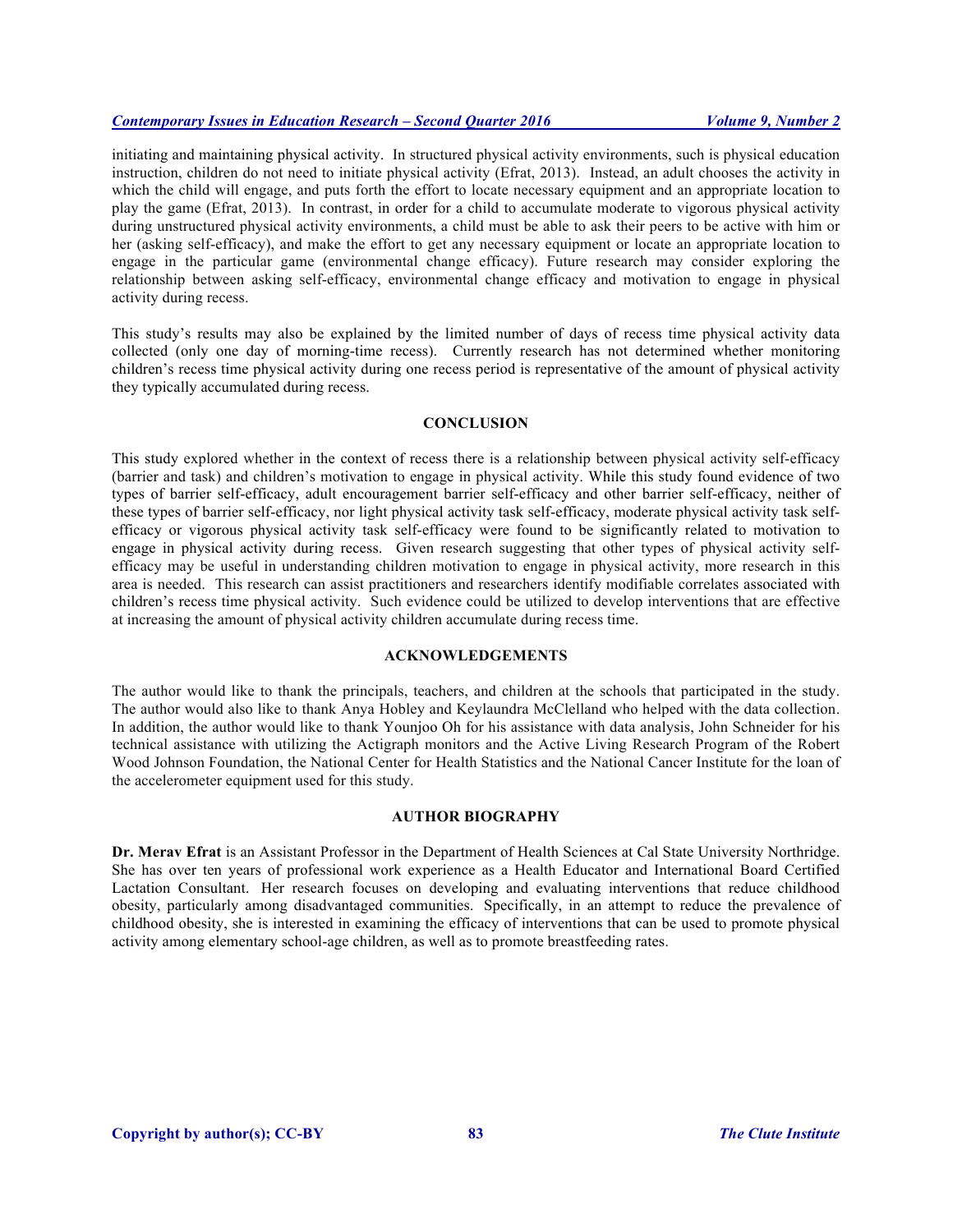#### **REFERENCES**

- Annesi, J. J. (2006). Relations of physical self-concept and self-efficacy with frequency of voluntary physical activity in preadolescents: Implications for after-school care programming [Electronic version]. *Journal of Psychosomatic Research, 61(4),* 515-520.
- Annesi, J. J., Faignenbaum, A. D., Wesscott, W. L., Smith, A. E., Unruh, J. L., & Hamilton, F. G. (2007). Effects of the youth fit for life protocol on physiological mood, self-appraisal, and voluntary physical activity changes in African American preadolescents: Contrasting after-school care [Electronic version]. *International Journal of Clinical and Health Psychology, 7(3), 641-659.*
- Annesi, J. J., Westcott, W. L., Faigenbaum, A. D., & Unruh, J. L. (2005). Effects of a 12-week physical activity protocol delivered by YMCA after-school counselors (youth fit for life) on fitness and self-efficacy changes in 5-12 year old boys and girls [Electronic version]. *Research Quarterly for Exercise and Sport, 76(4),* 468-469.
- Bandura, A. (1986). *Social foundations of thought and action: A social cognitive theory.* Englewood Cliffs, NJ: Prentice-Hall, Inc.
- Bandura, A. (2006). Guide for constructing self-efficacy scales. In F. Pajares & T. Urdan (Eds.). *Self-efficacy beliefs of adolescents*  (pp. 307-337). Charlotte, NC: Information Age Publishing.
- Buck, S. M. (2008). *Aerobic fitness and attentional control in preadolescent children.* (Doctoral dissertation, University of Illinois at Urbana-Champaign, 2008). Dissertation Abstracts International, 68(11-B), 7138.
- Buck, S. M., Hillman, C. H., & Castelli, D. M. (2008). The relation of aerobic fitness to stroop task performance in preadolescent children. [Electronic version]. *Medicine and Science in Sports and Exercise, 40(1)*166-172.
- Castelli, D. M., Hillman, C. H., Buck, S. M., & Erwin, H. E. (2007). Physical fitness and academic achievement in third-and fifth-grade students [Electronic version]. *Journal of Sport & Exercise Psychology*, *29*, 239-252.
- Chase, M.A. (2001). Children's self-efficacy: Motivational intentions and attributions in physical education and sports [Electronic version]. *Research Quarterly for Exercise and Sport, 72(1)*, 47-54.
- Efrat, M.W. (2013). Exploring effective strategies for increasing the amount of moderate-to-vigorous physical activity children accumulate during recess: a quasi-experimental intervention study. Journal of School health, 83(4), 265-272).
- Foley, L., Prapavessis, H., Maddison, R., Burke, S., McGowan, E., & Gillanders, L. (2008). Predicting physical activity intention and behavior in school-age children [Electronic version]. *Pediatric Exercise Science, 20(3),* 342-356.
- Glanz, K. Rimer, B. K., & Lewis, F. M. (Eds.). (2002). *Health Behavior and Health Education*. San Francisco: Jossey-Bass.
- Heil, D. P. (2006). Predicting activity energy expenditure using the actical activity monitor [Electronic version]. *Research Quarterly for Exercise and Sport, 77(1),* 64-80.
- Mulvihill, C., Rivers, K., Aggleton, P. (2000) A qualitative study investigating the views of primary-age children and parents on physical activity [Electronic version]. The Health Education Journal, 59(2), 166-179.
- National Center for Education Statistics (2006). *Calories in, calories out: Food and exercise in public elementary schools, 2005* Retrieved February 11, 2010, from http://nces.ed.gov/pubs2006/nutrition/index.asp
- Norton, D. E. (2003). *Eating and exercise behaviors in preadolescents: Parental influence?* Unpublished Ph.D., University of California, San Francisco.
- Ommendsen, Y., Klasson-Heggebo, L., Anderssen, S.A. (2006). Psycho-social and environmental correlates of location-specific physical activity among 9- and 15- year old Norwegian boys and girls: European Youth Heart Study [Electronic version]. *International Journal of Behavioral Nutrition and Physical Activity, 3(3).*
- Pate R. R., Baranowski T., Dowda M., & Trost S. G. (1996). Tracking of physical activity in young children [Electronic version]. *Medicine Science in Sports and Exercise, 28,* 92-6.
- Puyau, M. R., Adolph, A. L., Vohra, F. A., & Butte, N. F., (2002) validation and calibration of physical activity monitors in children [Electronic version]. Obesity *Research, 10(3),* 150-157.
- Ridgers, N. D., Stratton, G., & Fairclough, S. J. (2005). Assessing physical activity during recess using accelerometry [Electronic version]. *Preventive Medicine, 41,102-107.*
- Ridgers, N.D., Stratton, G., & Fairclough, S. J. (2006). Physical activity levels of children during school playtime [Electronic version]. *Sports Medicine, 36(4),* 359-371.
- Robert Wood Johnson Foundation (2007). Recess rules: Why the undervalued playtime may be America's best investment for healthy kids and healthy schools.
- Sharma, M., Wagner, D. I., & Wilkerson, J. (2005). Predicting childhood obesity prevention behaviors using social cognitive theory [Electronic version]. *International Quarterly of Community Health Education, 24(3),* 191-203.
- Stratton G. (1999). A preliminary study of children's physical activity in one urban primary school playground: differences by sex and season [Electronic version]. *Journal of Sport Pedagogy, 5,* 71-81.
- Stratton G. (2000). Promoting children's physical activity in primary school: An intervention study using playground markings [Electronic version]*. Ergonomics, 43(10),* 1538-1546.
- Strong, W. B., Malina, R. M., Blimkie, C. J. R., Daniels, S. R., Dishman, R. K., Gutin, B. G., et al. (2005). Evidence based physical activity for school age youth [Electronic version]. *Journal of Pediatrics, 146*, 732-737.
- Troiano, R., P., Berrigan, D., Dood, K. W., Masse, L. C, Tilert, T., & McDowell, M. (2007). Physical Activity in the United States measured by accelerometer [Electronic version]. *Medicine & Science in Sports & Exercise, 40(1),*181-188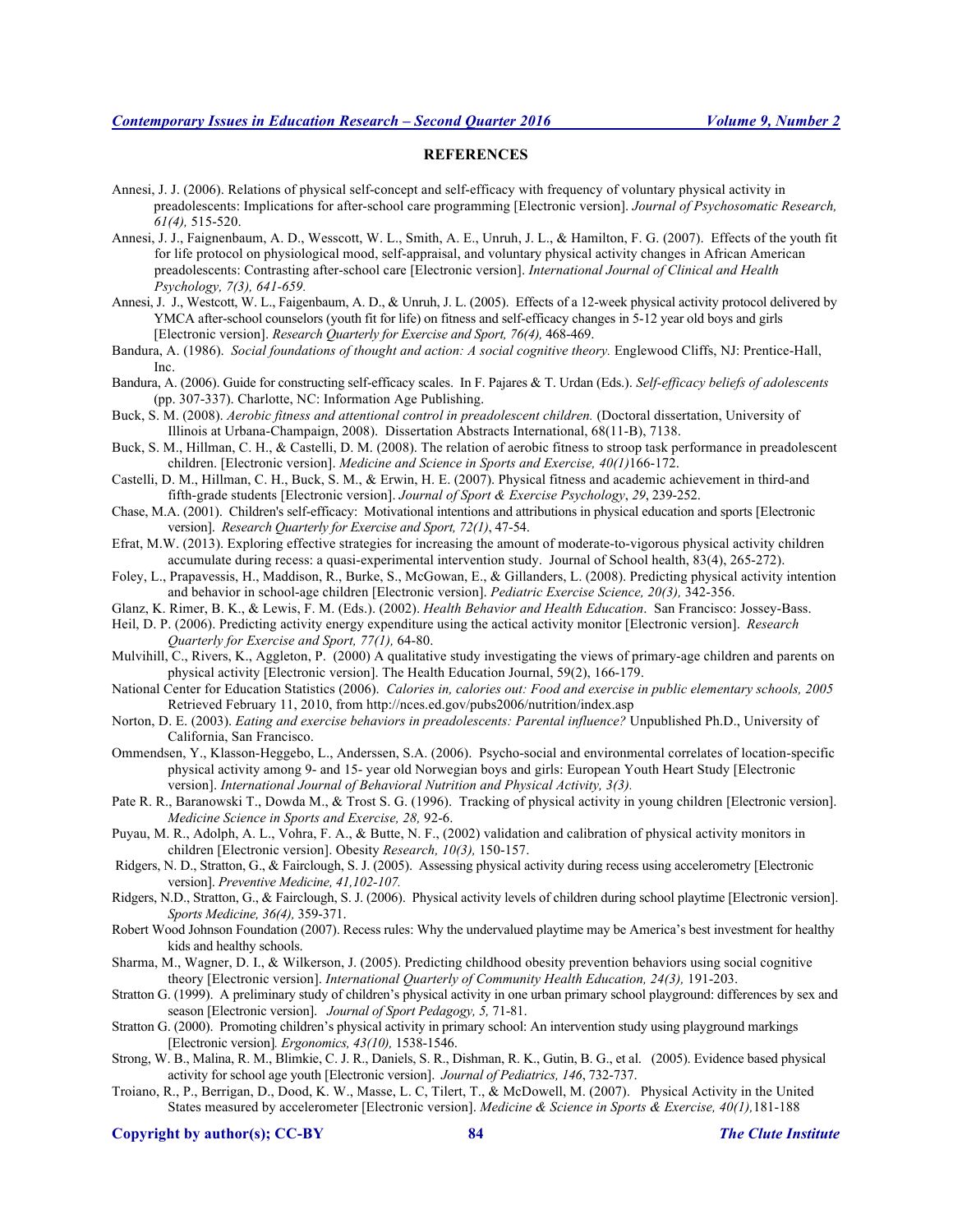Trost, S.G., Morgan, A. M., Saunders, G. F., Ward, D. S., Pate, R. R. (2000). Children's understanding of the concept of physical activity [Electronic version]. *Pediatric Exercise Science 12,* 293-299.

Trost S. G, Pate R R., Sallis J. F., Freedson, P. S., Taylor, W. C., Dowda, et al. (2002). Age and gender differences in objectively measured physical activity in youth. [Electronic version]. *Medicine and Science in Sports and Exercise*, *34,* 350–355.

Trost, S.G., Pate, R. R., Ward, D. S., Saunders, R., & Riner, W. (1999a). Correlates of objectively measured physical activity in preadolscent youth [Electronic version]. *American Journal Preventive Medicine, 17(2),* 120- 126.

Trost, S. G., Pate, R.R., Ward, D.S., Saunders, R., & Riner, W. (1999b) Determinants of physical activity in active and low-

active, sixth grade African American youth [Electronic version]. *Journal of School Health, 69(1)*, 29-34. Weiner, B. (1990). History of motivational research in education. *Journal of Educational Psychology, 82(4),* 616-622.

Zakarian, J. M., Hovell, M. F., Hofstetter, C. R., Sallis, J. K., & Keating K. J. (1994). Correlates of vigorous exercise in predominantly low SES and minority high school population [Electronic version]. *Preventive Medicine, 23, 314-321.*